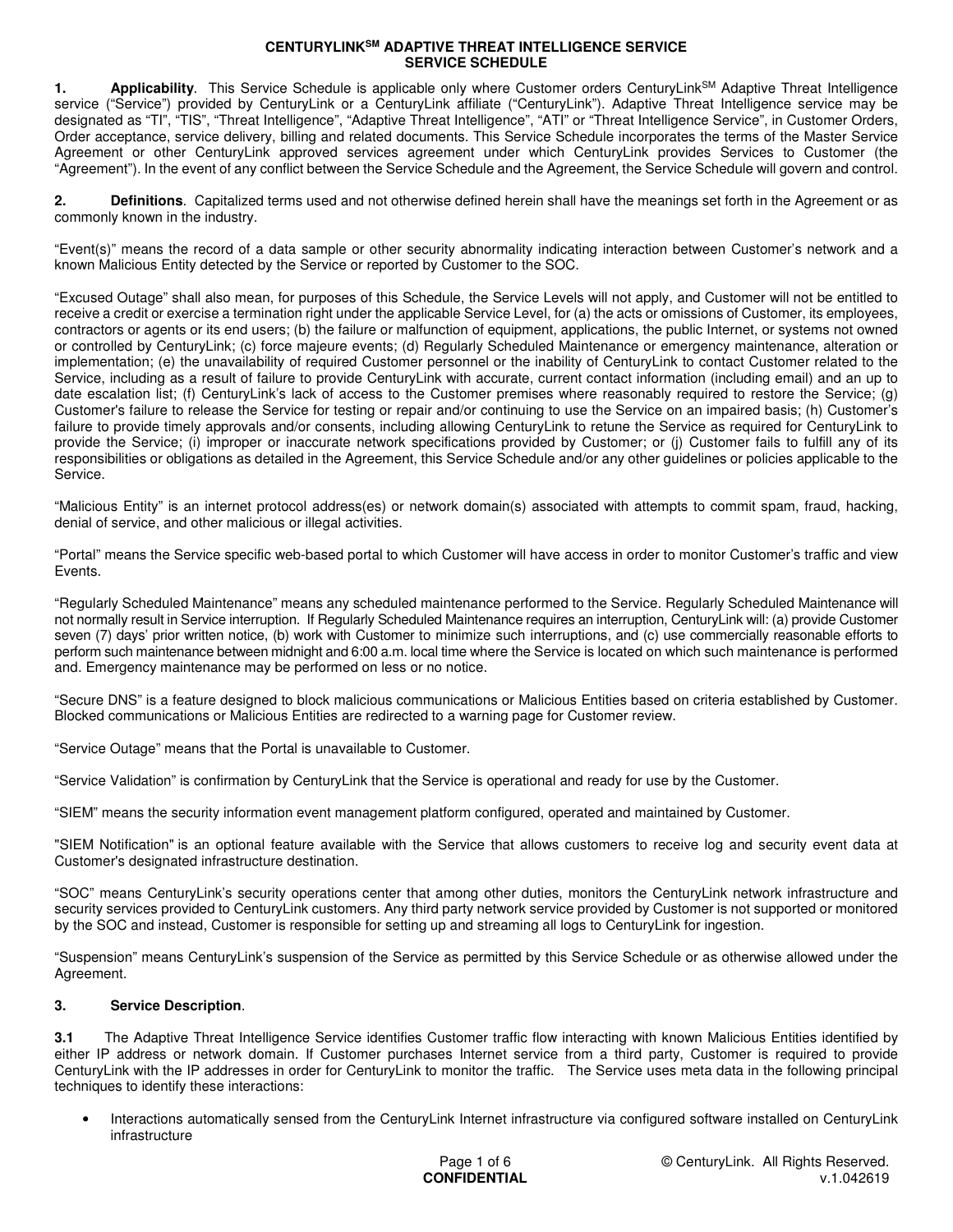- DNS interactions for those customers who elect to use CenturyLink's Secure DNS feature (available with Premium Option)
- Customer device logs (e.g. NetFlow, Firewall, DNS, etc.). Customer must elect to send logs to CenturyLink in order for CenturyLink to monitor them.

Customers that do not subscribe to CenturyLink Internet Services, elect not to use CenturyLink's DNS services, and elect not to send device logs to CenturyLink will derive limited benefit from the Service, as there will be limited visibility into interactions with potentially Malicious Entities.

**3.2** The Service provides notification for Events on an advisory basis only. Due to the varying nature of malicious activity and the sampled network approach, CenturyLink cannot guarantee that all Malicious Entities will be identified, detected and/or alerted; nor does CenturyLink guarantee that all Events are actual security events. To increase the robustness of the Service, Customer should report to CenturyLink any Events not effectively detected by the Service and reported Events that were not actual security events. It is Customer's sole responsibility to review/investigate the reports and initiate action on the Event information. Customers with the Premium Option as further described below may request that SOC initiate blocking activity designed to prevent Event(s) or malicious communications. Customer acknowledges that CenturyLink is implementing actions at Customer's request and in accordance with Customer identified criteria and CenturyLink is not responsible for the effectiveness of the blocking.

**3.3** The Service is available in two (2) software as a service options, which Customer will select upon ordering: (i) Enhanced Threat Intelligence Service ("Enhanced Option"), and (ii) Premium Threat Intelligence Service ("Premium Option").

Enhanced Option includes the following features:

- Monitoring of Customer's traffic as it passes through CenturyLink Internet infrastructure based on sampled network analysis
- Correlation of meta data against Malicious Entities utilizing CenturyLink proprietary analysis and threat information
- Correlation with Customer device logs that are transmitted to the ATI
- Near real-time forwarding of Events to the Portal
- Portal-based reporting utilizing Events
- Set number of hours (identified in the table below) of SOC support per service package tier, to obtain additional Event information, if available.

| Service package tier (identified on the<br>Order) | Hours of Support per month |
|---------------------------------------------------|----------------------------|
| Small                                             |                            |
| Medium                                            |                            |
| Large                                             | 10                         |
|                                                   |                            |

Premium Option includes the following:

- All features included in the Enhanced option of the Service; plus
- Near real-time Event feed to Customer's SIEM
	- Secure DNS feature. Customer will initiate a request for CenturyLink to initiate blocking via the Portal
- Set number of hours (identified in the table below) of SOC support per service package tier, to obtain additional Event information, if available.

| Service Package tier (identified on the<br>Order) | Hours of Support per month |
|---------------------------------------------------|----------------------------|
| Small                                             |                            |
| Medium                                            |                            |
| Large                                             |                            |

**3.4 SIEM Notification**. The Enhanced Option does not require configuration changes in Customer's environment. For the Event notification to Customer's SIEM included in the Premium Option, Customer is responsible for configuring its SIEM platform and third party network environment to accept Events sent by CenturyLink. The Premium Option delivers Event notifications via syslog feed for up to 2 Customer provided SIEMs. Customer acknowledges that Event notifications sent to the SIEM are delivered over the Internet and such delivery may fail due to Internet connectivity issues outside of CenturyLink's control. Customer acknowledges and agrees that SIEM Notification is provided "as-is" and "as available" and CenturyLink shall have no liability related to or arising from use by Customer of this feature.

For SIEM Notification Customer, and not CenturyLink, is responsible for storage of the logs received; however, CenturyLink has the ability to send/resend buffered logs if needed for up to 14 days. Customer acknowledges that CenturyLink's ability to provide the SIEM Notification feature requires Customer to first provide CenturyLink with a digital certificate to be loaded on to the SIEM Notification platform in order for the log and security event traffic to be monitored by CenturyLink.

Customer is responsible for configuring Customer's SIEM platform and network environment to allow, accept and store logs and/or security events transmitted by CenturyLink.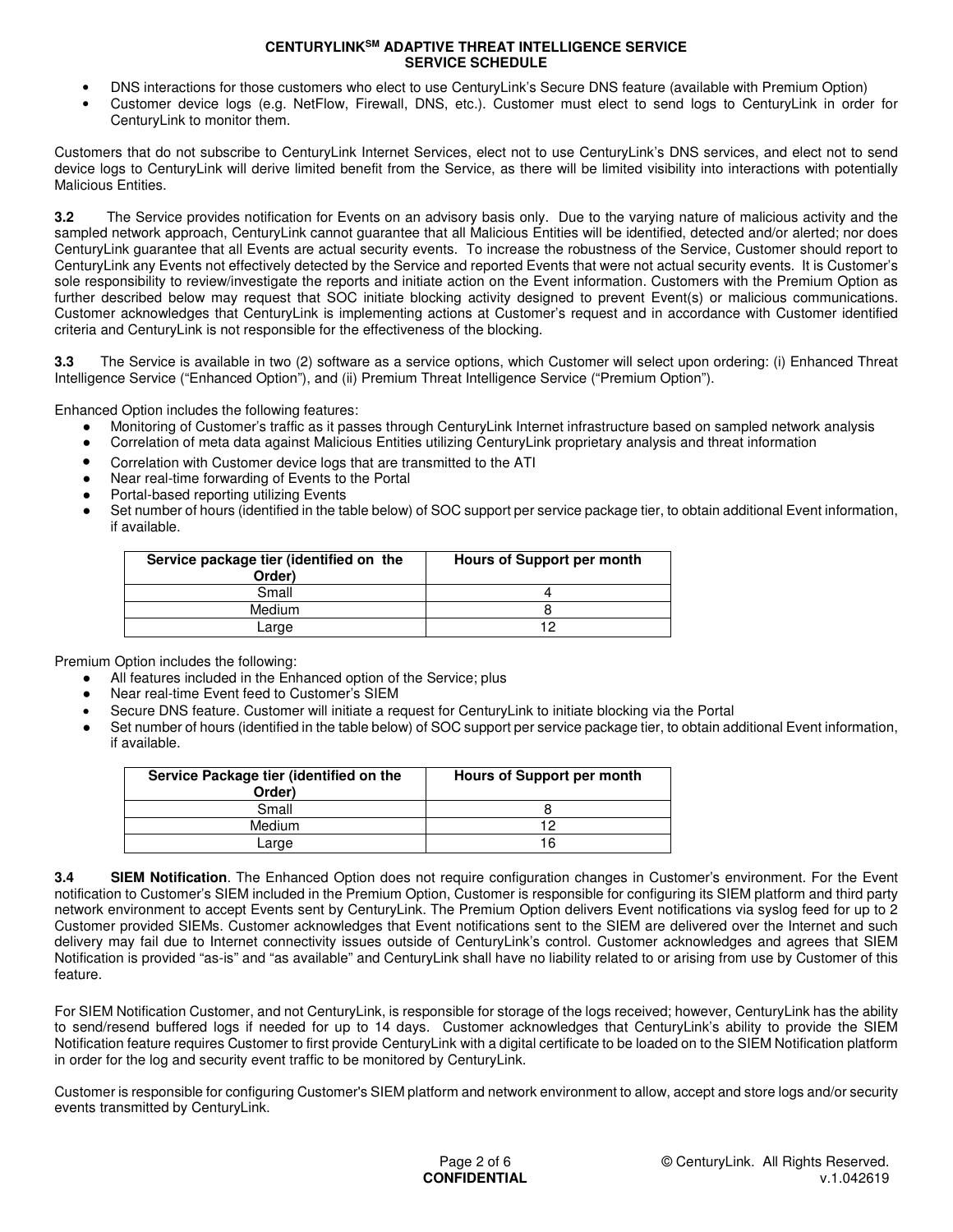**3.5** The Service correlates the threat meta data with the sampled information from the CenturyLink network. Consequently, if the Internet access is provided by a carrier other than CenturyLink, CenturyLink will be able to perform Service only for the traffic that transits the CenturyLink network. For example, the Service will not work on traffic that is transitted solely on a third-party carrier's network or traffic where the source and destination carrier transit does not involve CenturyLink.

**3.6** Notwithstanding anything in the Agreement to the contrary, CenturyLink may, in its sole discretion, subcontract any or all of the work to be performed under this Service Schedule, including but not limited to, installation, monitoring, detection, correlation, and alerting services, provided that CenturyLink will remain responsible for the performance of its obligations hereunder. CenturyLink reserves the right at any time to, by way of example: (i) change or supplement the monitoring tools, algorithms and Event correlation techniques; (ii) increase or decrease the monitoring and correlation tools' sensitivity to anomalous IP traffic patterns; and (iii) modify the algorithms that identify IP traffic patterns that may indicate malicious activity. In addition, CenturyLink continually makes improvements to the Service and reserves the right to make any updates, error corrections, bug fixes, and other feature changes or modifications to any software, equipment or hardware utilized by CenturyLink to provide the Services, at any time. CenturyLink will use reasonable efforts to make changes during Regularly Scheduled Maintenance.

**3.7** Any non-emergency changes or Service design changes that may be required outside of prefix additions, changing the users that are notified about Events, and changing Customer IPs for the delivery of Events require Customer to initiate a change request.

**3.8** Portal Use. Use of the Service includes access to the Portal, and Portal access is limited to ten (10) Customer users via two factor authentication token ("2FA Token"). If a Customer user does not access the Portal for more than six (6) months, the Customer's 2FA Token will be disabled. If Customer wishes to have more than ten (10) users, additional recurring and non-recurring charges may apply. Customer will accept and comply with the End User Rules of Use associated with use of the 2FA Token. No Service Level applies to availability or use of 2FA Tokens.

**3.9 Portal Data.** CenturyLink, through its third party provider, collects a minimal amount of information about Customer personnel that are authorized to access the Portal. The personal data collected and used with respect to the Portal includes portal enrollment information, consisting of name, business email address, administrative authorizations and login credentials, and Portal event data, consisting of high-level information about individual user's actions within the Portal. CenturyLink will only use this information to provide access to the Portal and provide Customer with information about actions taken within the Portal.

**3.10** In providing the Service, CenturyLink's access to Customer information is generally limited to machine/system generated logs and/or metrics that allows CenturyLink to provide the Service. Certain tools, features, or requests by Customer, including those related to deep packet access may require that CenturyLink have visibility to additional Customer data.

# **4. Charges; Early Termination**.

**4.1** Customer will be billed monthly in advance based on predefined amounts of IP addresses as shown on the Customer Order. The charges for Adaptive Threat Intelligence Service consist of 2 components: (a) a non-recurring installation charge ("NRC"); and (b) a monthly recurring charge ("MRC"). Charges for certain Services are subject to (a) a property tax surcharge and (b) a cost recovery fee per month to reimburse CenturyLink for various governmental taxes and surcharges. Such charges are subject to change by CenturyLink and will be applied regardless of whether Customer has delivered a valid tax exemption certificate. For additional details on taxes and surcharges that are assessed, visit http://www.centurylink.com/taxes.

**4.2** The Service Commencement Date begins upon issuance of a CenturyLink Connection Notice. The Connection Notice will be issued on the first to occur of: (i) successful completion of Service Validation; or (ii) five (5) business days after CenturyLink notifies Customer that it has provisioned all components of the Service that CenturyLink can provision without Customer's assistance.

**4.3** The Service Term will be identified in the relevant Order. Either party may terminate the Service at any time and without early termination liability during the Service Term by providing 30 days prior written notice to the other party.

# **5. IP Addresses.**

**5.1** If CenturyLink assigns Customer an IP address as part of the provision of Service (e.g. to provide a real time feed of Events to Customer's SIEM), the IP address shall, to the extent permitted by law, revert to CenturyLink after termination or expiration of the applicable Customer Order, and Customer shall cease using such address. At any time after such termination or expiration, CenturyLink may re-assign the IP address to another user.

**5.2** If CenturyLink does not assign an IP address to Customer as part of the provision of Service, Customer represents and warrants that all title, right and interest in and to each IP address used by Customer in connection with the Service is owned exclusively by Customer and/or Customer has all permissions necessary from the owner to enable CenturyLink and Customer to perform their obligations hereunder. Customer shall defend, indemnify and hold CenturyLink harmless from any claim, demand or action arising in connection with a breach of the foregoing representation and warranty.

**6. Work Product**. If CenturyLInk or any employee of CenturyLink develops or creates any intellectual property as part of the ATI Service ("ATI Intellectual Property"), that ATI Intellectual Property shall be, and remain, the exclusive property of CenturyLink and shall not be considered a work for hire. ATI Intellectual Property includes, by way of example, playbooks, runbooks, operational processes,



© CenturyLink. All Rights Reserved. v.1.042619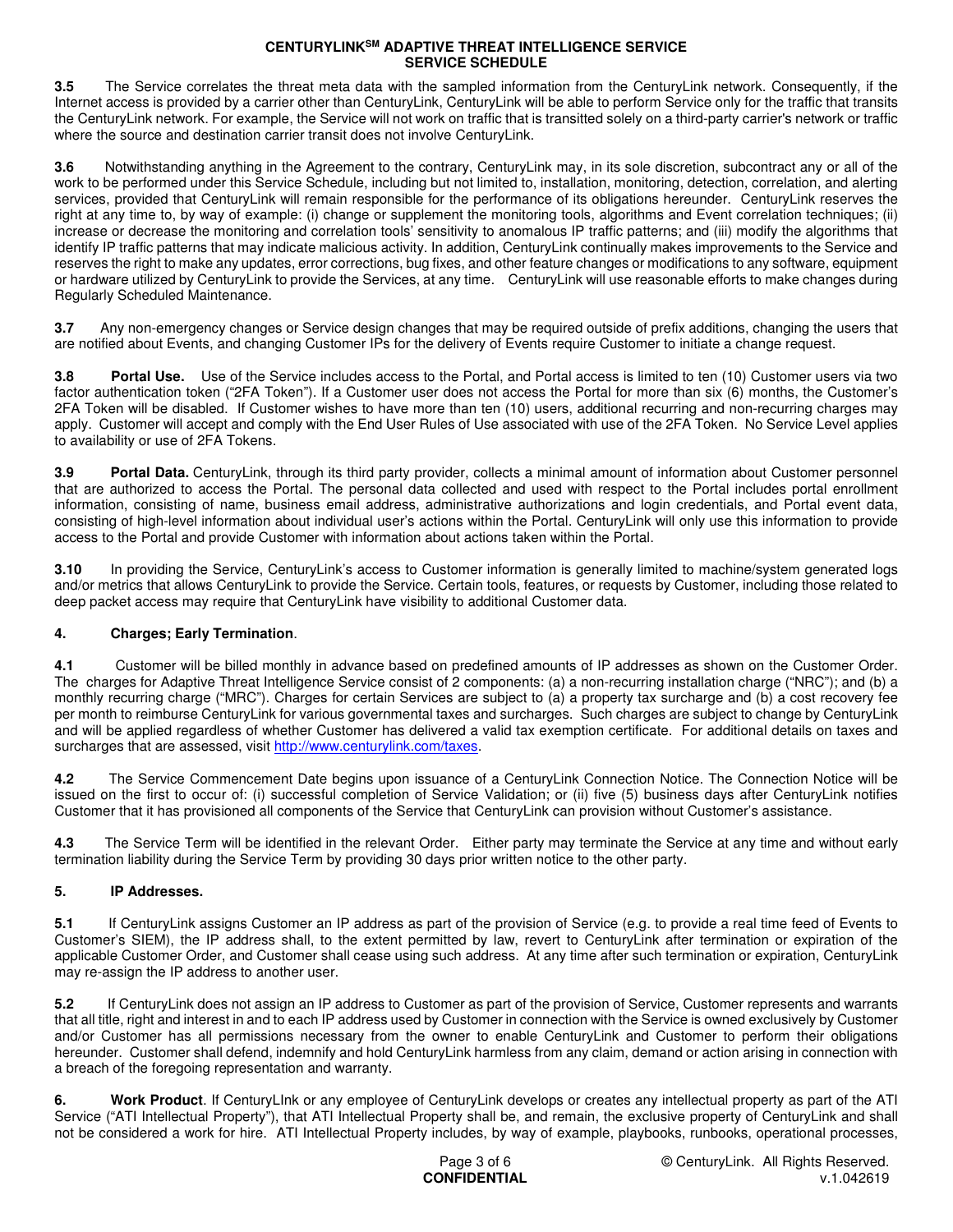and CenturyLink equipment configuration settings. Customer shall have no right to sell, lease, license or otherwise transfer, with or without consideration, any ATI Intellectual Property to any third party or permit any third party to reproduce or copy or otherwise use or see the ATI Intellectual Property in any form and shall use all reasonable efforts to ensure that no improper or unauthorized use of the ATI Intellectual Property is made. Customer shall not reverse engineer or de-compile any ATI Intellectual Property. Customer will promptly, upon termination of this Service Schedule or upon the request of CenturyLink, deliver to CenturyLink all such ATI Intellectual Property without retaining any copy or duplicate thereof.

## **7. Customer Responsibilities/Obligations.**

**7.1** Customer is obligated to provide CenturyLink with (i) accurate and current contact information and escalation lists, including an up-to-date point of contact with 24x7 availability who CenturyLink will coordinate with upon detection of Events; (ii) all IP addresses that will be monitored.

**7.2** Customer must cooperate with CenturyLink and CenturyLink's vendors or subcontractors in coordinating setup of the Service, including but not limited to, configuring the Customer's SIEM platform to accept Event delivery from CenturyLink (if applicable).

**7.3** Customer understands and expressly consents that in the performance of its obligations hereunder, Customer traffic may originate or terminate in a country other than the country of origination and/or destination of traffic.

**7.4** Notwithstanding anything to the contrary in the Agreement, Customer agrees that CenturyLink may use meta data that it generates, monitors and/or captures in connection with providing the Service and metadata (not attributable to any customer) for forecasting trends, threat intelligence or correlating Customer traffic information on the Service infrastructure, and Customer represents and warrants that it has in place any necessary third party consents, permissions and/or rights to grant the foregoing rights to CenturyLink.

**7.5** Customer must establish and consistently maintain reasonable and adequate security policies and devices for defense and protection of its assets. Customer is solely responsible for properly configuring and using the Service and taking its own steps to maintain appropriate security, protection and backup of meta data and logs, and information that transits the Internet, which may include the use of encryption technology to protect meta data, logs and other Customer information from unauthorized access and routine archiving. Given that Customer can self-provision and self-configure the Services and the Customer environment in ways that may reduce their security, notwithstanding anything else to the contrary in this Service Schedule or the Agreement, Customer acknowledges that it and not CenturyLink will be responsible for whether the Services and Customer environment are configured in a secure manner and no security requirements or obligations of CenturyLink shall apply. In addition, Customer is solely responsible to ensure that its use of the Service does not violate any laws, security policies or regulations, including the manner in which the Service is used or accessed by Customer or its authorized users.

**8.** In the event Customer or CenturyLink determine that the Service is being affected by a continuing error, conflict or trouble report, or similar issue (in each case a "Chronic Problem") caused by the Customer, Customer shall resolve any Chronic Problem by taking whatever steps are deemed necessary to rectify the same, including, but not limited to: (i) removing or modifying the existing Service configuration (or requesting CenturyLink to remove the same); or (ii) replacing Customer's equipment providing that be deemed necessary. If Customer has not remedied the Chronic Problem within 30 days of request by CenturyLink, then CenturyLink may suspend or terminate the Service. Service Levels shall not apply and Customer will not be entitled to receive a credit or exercise a termination right under an applicable Service Level during periods of Chronic Problems caused by Customer.

**9. Business Contact Information.** Customer and CenturyLink acknowledge that it may be necessary to provide the other party with certain personal data necessary for the performance of each party's obligations under this Service Schedule, such as business contact information and credentials to access the applicable Customer portal(s). The parties acknowledge and agree that each is a data controller in its own right with respect to any such personal data exchanged under this Service Schedule, and any such personal data is provided on a controller-to-controller basis. Any personal data exchanged under this Service Schedule shall be limited solely to the extent necessary for the parties to perform their obligations or exercise their rights under this Agreement. As used herein, the terms "personal data" and "controller" shall have the meanings ascribed to them in applicable data protection laws, including, without limitation, the European Union General Data Protection Regulation (Regulation (EU) 2016/679). Each party shall be independently and separately responsible for complying with its obligations as a controller under applciable data protection laws in its capacity as a data controller with respect to the personal data it provides to the other party and/or receives from the other party.

### **10. Disclaimer/Liability.**

**10.1 Disclaimer.** Customer acknowledges that the Services endeavor to mitigate security Events, but Events may not always be identified and if identified may not be mitigated entirely or rendered harmless. Customer further acknowledges that it should consider any particular Service as just one tool to be used as part of an overall security strategy and not a guarantee of security. The Service provided herein is a supplement to Customer's existing security and compliance frameworks, network security policies and security response procedures, for which CenturyLink is not, and will not be, responsible. While CenturyLink will use reasonable commercial efforts to provide the Services hereunder in accordance with the SLA, the Services are otherwise provided "as-is". CENTURYLINK MAKES NO WARRANTY, GUARANTEE, OR REPRESENTATION, EXPRESS OR IMPLIED, THAT ALL SECURITY THREATS AND VULNERABILITIES WILL BE DETECTED, THAT THE PERFORMANCE OF THE SERVICES WILL RENDER CUSTOMER'S SYSTEMS INVULNERABLE TO SECURITY BREACHES, THAT ANY THIRD PARTY SOFTWARE PROVIDED BY CUSTOMER WILL BE COMPATIBLE WITH THE SERVICE AND/OR THAT CENTURYLINK'S RECOMMENDATIONS, ASSESSMENTS, TESTS, REPORTS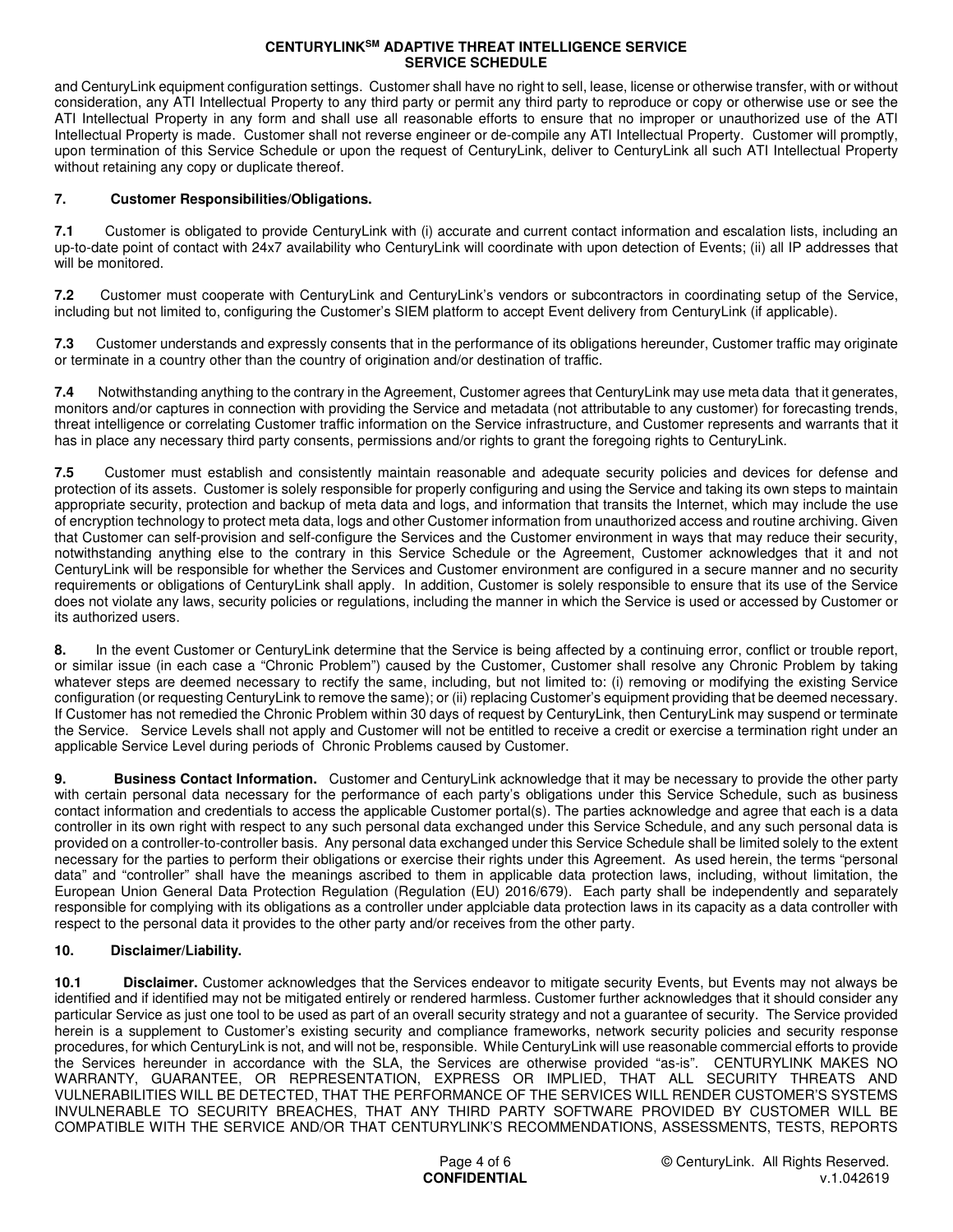OR MONITORING WILL BE ACCURATE, COMPLETE, ERROR-FREE, OR EFFECTIVE IN ACHIEVING CUSTOMER'S SECURITY AND/OR COMPLIANCE RELATED OBJECTIVES. Neither CenturyLink or its subcontractors will be liable for any damages or liabilities however classified including third party claims which Customer or third parties may incur as a result of: (i) non-compliance with any standards which apply to Customer, and/or (ii) reliance upon (or implementation of recommendations from) results, reports, tests, or recommendations related to the Services; or (iii) loss or corruption of data or information transmitted through the Service.

**10.2 Direct Damages**. Except for the payment and indemnification obligations of Customer and subject to the waiver of consequential damages provision in the Agreement, the total aggregate liability of each party arising from or related to a claim shall not exceed in the aggregate the total MRCs, NRCs, and usage charges paid or payable to CenturyLink for the affected Services under this Service Schedule in the six months immediately preceding the first event giving rise to the cause of action ("Damage Cap").

**11.** Resale Restriction. Notwithstanding anything to the contrary in the Agreement, Customer is prohibited from reselling any Service provided pursuant to this Schedule without the express written consent of CenturyLink.

**12. Service Level Agreement ("Service Levels" or "SLA"), Service Objectives and Service Credits.** The Service Levels are not available until completion of Service Validation. Whether a Service issue constitutes a Service Level outage or failure for Service credit purposes will be determined by CenturyLink in its good faith discretion supported by records, trouble tickets, data and other evidence, including through the use of third party monitoring tools. Service Credits are only available against the MRC for the affected Service. Service Levels do not apply to Excused Outages, periods of Suspension or periods of Chronic Problems.

**12.1 Portal Availability Service Level.** CenturyLink shall use commercially reasonable efforts to have the Portal available to Customer one hundred percent (100%) of the time after completion of Service Validation (the "Portal SLA").

**12.2 Portal Availability Service Credit.** Portal Unavailability means access to the Portal is not available and Customer is unable to access and/or receive Event information via the Portal, even though Customer has entered appropriate credentials. If the aggregate Portal Unavailability during a calendar month meets or exceeds the durations identified below, the following remedies will apply.

| Aggregate Portal Unavailability Duration in a calendar<br>Month<br>(hrs:mins:secs) | <b>Service Level Credit</b> |
|------------------------------------------------------------------------------------|-----------------------------|
| $00:00:01 - 00:04:59$                                                              | No Credit                   |
| $00:05:00 - 04:00:00$                                                              | 25%                         |
| 04:00:01 or greater                                                                | 50%                         |

**12.3 Chronic Outage.** In addition to the above credit(s) and as Customer's sole remedy for any non-performance of the Service, Customer may elect to terminate an affected instance of the Service without termination liability within 30 calendar days of the date/time the right of termination is triggered if a single instance of Portal Unavailability meets or exceeds five consecutive days.

**12.4 Time to Notify Service Level**. For Customers (i) with the Enhanced Option, CenturyLink will notify Customer of an Event via the Portal within two (2) minutes of CenturyLink awareness of the Event; or (ii) with the Premium Option, CenturyLink will notify Customer of an Event via the Portal and a feed to the SIEM within two (2) minutes of CenturyLink awareness of the Event (individually and collectively the "TTN SLA"). Each time CenturyLink fails to meet the TTN SLA is a "Time to Notify Failure". Regardless of the number of Time to Notify Failures in a single calendar day, Customer's maxium credit per calendar day is one service level credit equal to 10% of the applicable MRC.

**12.5 Event Response Time Objective.** The following are CenturyLink objectives only, no service credits will apply.

| <b>Priority Level</b>                                                                                                                                                                                                            | <b>Target Response Objective Enhanced</b><br><b>Option</b> | <b>Target Response Objection Premium</b><br><b>Option</b> |
|----------------------------------------------------------------------------------------------------------------------------------------------------------------------------------------------------------------------------------|------------------------------------------------------------|-----------------------------------------------------------|
| Priority 1 - High                                                                                                                                                                                                                |                                                            |                                                           |
| A critical Event is detected by the Service<br>and Customer is under imminent threat of<br>compromise.                                                                                                                           | 24 hours                                                   | 2 hours                                                   |
| <b>Priority 2 - Medium</b><br>An Event is detected by the Service and<br>Customer can mitigate but requires<br>additional information from CenturyLink.                                                                          | 24 hours                                                   | 8 hours                                                   |
| <b>Priority 3 – Low</b><br>Standard informational request about<br>threat signatures that may be explained in<br>Portal FAQs, but nonetheless Customer<br>would like to speak about the issue. This<br>includes tuning requests. | 1 business day                                             | business dav                                              |